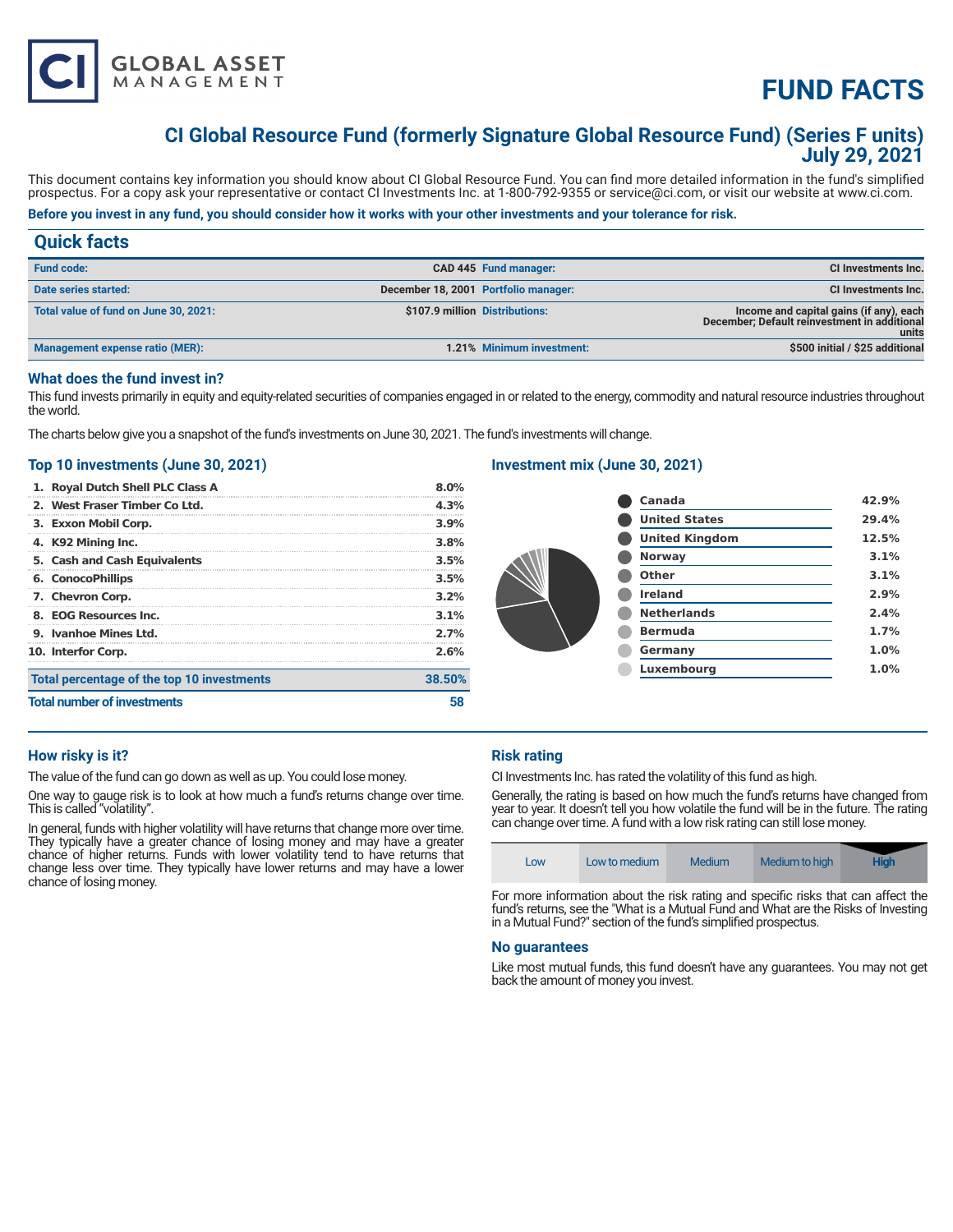# **CI Global Resource Fund (formerly Signature Global Resource Fund) (Series F units)**

#### **How has the fund performed?**

This section tells you how Series F securities of the fund have performed over the past 10 calendar years. Returns are after expenses have been deducted. These expenses reduce the fund's returns.

#### **Year-by-year returns**

This chart shows how Series F securities of the fund performed in each of the past 10 calendar years. This fund series dropped in value in 6 of the last 10 calendar years. The range of returns and change from year to year can help you assess how risky the fund has been in the past. It does not tell you how the fund will perform in the future.



#### **Best and worst 3-month returns**

This table shows the best and worst returns for Series F securities of the fund in a 3- month period over the past 10 calendar years. The best and worst 3-month returns could be higher or lower in the future. Consider how much of a loss you could afford to take in a short period of time.

|                     | <b>Return</b> | 3 months ending | If you invested \$1,000 at the beginning of the period |
|---------------------|---------------|-----------------|--------------------------------------------------------|
| <b>Best return</b>  | 33.0%         | June 30. 2020   | Vour investment would be \$1,330.                      |
| <b>Worst return</b> | -36.6%        | March 31, 2020  | Your investment would be \$634.                        |

#### **Average return**

As at June 30, 2021, a person who invested \$1,000 in this series of units of the fund 10 years ago now has \$996. This works out to an annual compound return of 0.0%.

## **Who is this fund for?**

#### **This fund may be suitable for you if you:**

- want exposure to the high growth potential of resource stocks
- $\cdot$  are investing for the medium and/or long term<br> $\cdot$  can tolerate bigh risk
- can tolerate high risk

#### **A word about tax**

In general, you'll have to pay income tax on any money you make on a fund. How much you pay depends on the tax laws of where you live and whether you hold the fund in a registered plan, such as a Registered Retirement Savings Plan or a Tax-Free Savings Account.

Keep in mind that if you hold your fund in a non-registered account, fund distributions are included in your taxable income, whether you get them in cash or have them reinvested.